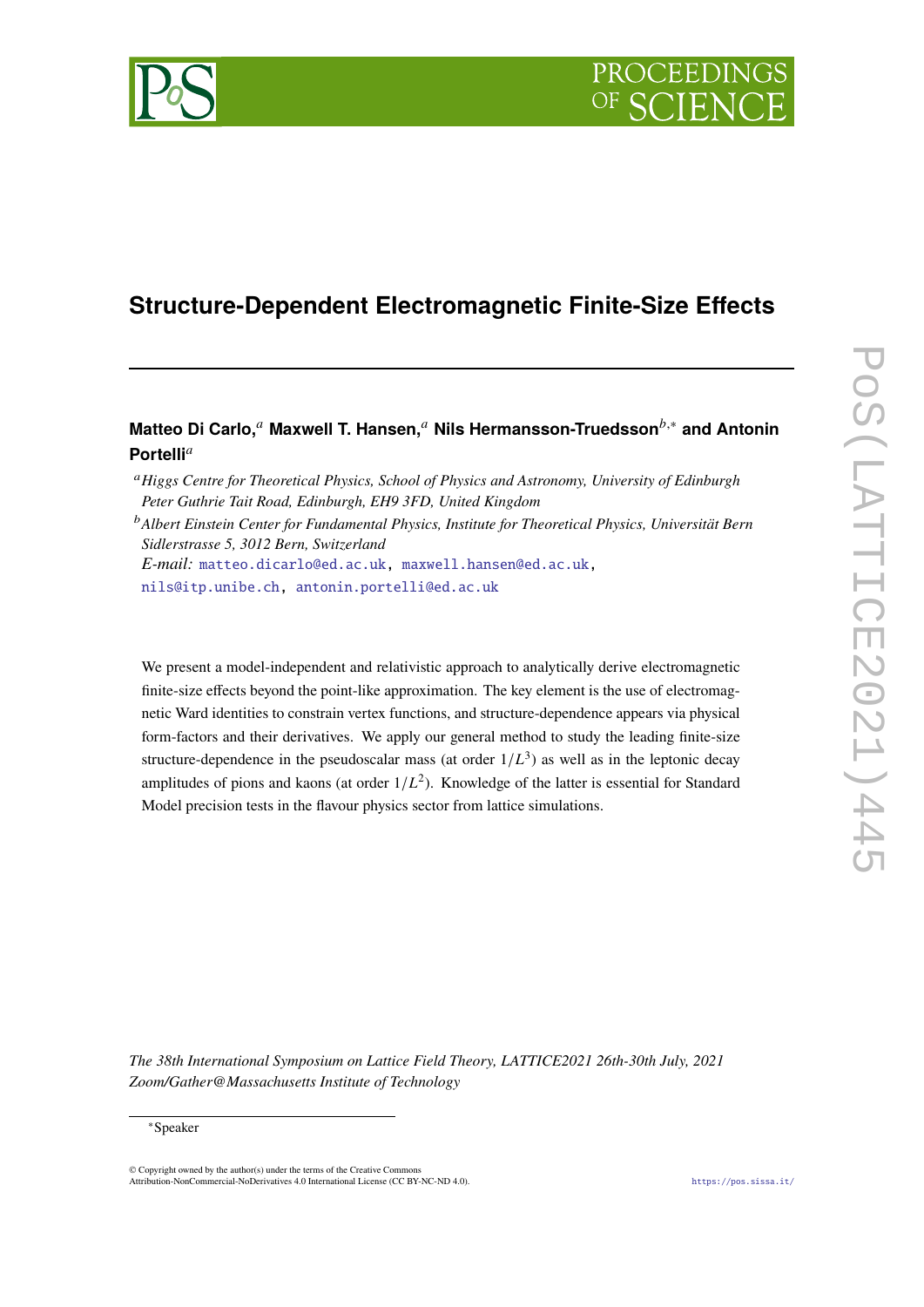#### **1. Introduction**

Lattice quantum chromodynamics (QCD) allows for systematically improvable Standard Model (SM) precision tests from numerical simulations performed in a finite-volume (FV), discretised Euclidean spacetime. In order to reach (sub-)percent precision in lattice predictions, also strong and electromagnetic isospin breaking corrections have to be included. The latter are encoded via quantum electrodynamics (QED), but the inclusion of QED in a FV spacetime is complicated because of Gauss' law [\[1\]](#page-5-0). This problem is related to zero-momentum modes of photons and the absence of a QED mass-gap. Several prescriptions of how to include QED in a finite volume have been formulated and the one used here is QED<sup>L</sup> where the spatial zero-modes are removed on each time-slice. The long-range nature of QED in addition enhances the FV effects (FVEs), which typically leads to power-law FVEs that are larger than the exponentially suppressed ones for single-particle matrix elements in QCD alone.

The FVEs for a QCD+QED process depend on properties of the involved particles, including masses and charges, but also structure-dependent quantities such as electromagnetic form-factors and their derivatives. In order to analytically capture the finite-volume scaling fully, one cannot neglect hadron structure, and in the following we develop a relativistic and model-independent method to go beyond the point-like approximation at order  $e^2$  in QED<sub>L</sub>.

We consider a space-time with periodic spatial extents  $L$  but with infinite time-extent. To exemplify the method, we first consider the pseudoscalar mass in Sec. [2,](#page-1-0) and then proceed to leptonic decays in Sec. [3.](#page-3-0) The discussion is based on the results in Ref. [\[2\]](#page-5-1), and the reader is referred there for further technical details.

## <span id="page-1-0"></span>**2. Pseudoscalar Mass**

To study the finite-size scaling in the mass  $m_P(L)$  of a charged hadronic spin-0 particle P, we first define the full QCD+QED infinite-volume two-point Euclidean correlation function

$$
C_2^{\infty}(p) = \int d^4x \langle 0| \operatorname{T}[\phi(x)\phi^{\dagger}(0)] |0\rangle e^{-ipx} . \tag{1}
$$

Here  $\phi$  is an interpolating operator coupling to P, and  $p = (p_0, \mathbf{p})$  is the momentum. We denote the finite-volume counterpart of this correlator  $C_2^L$  $C_2^L(p)$ , but for the moment only consider  $C_2^{\infty}$  $\sum_{2}^{\infty}(p).$ This can be diagrammatically represented as

<span id="page-1-1"></span>
$$
C_2^{\infty}(p) = \bigcirc \widehat{\phi} \longrightarrow \widehat{Q} = Z_P \cdot D(p) \cdot Z_P, \qquad D(p) = \frac{Z(p^2)}{p^2 + m_P^2}, \qquad Z_P = \langle 0 | \phi(0) | P, \mathbf{p} \rangle, \tag{2}
$$

where the double-line represents the QCD+QED propagator  $D(p)$ , the  $\phi$ -blob is the overlap between  $\phi$  and P and  $Z(p^2) = 1 + O(p^2 + m_P^2)$  is the residue of the propagator. Expanding  $C_2^{\infty}$  $\int_{2}^{\infty} (p) \text{ in (2)}$  $\int_{2}^{\infty} (p) \text{ in (2)}$  $\int_{2}^{\infty} (p) \text{ in (2)}$ around  $e = 0$  yields

<span id="page-1-2"></span>
$$
\widehat{\Phi} = \widehat{\phi}_0 \qquad \widehat{\phi}_0 + \widehat{\phi}_0 \qquad \widehat{C} \qquad \widehat{\phi}_0 + O(e^4), \qquad (3)
$$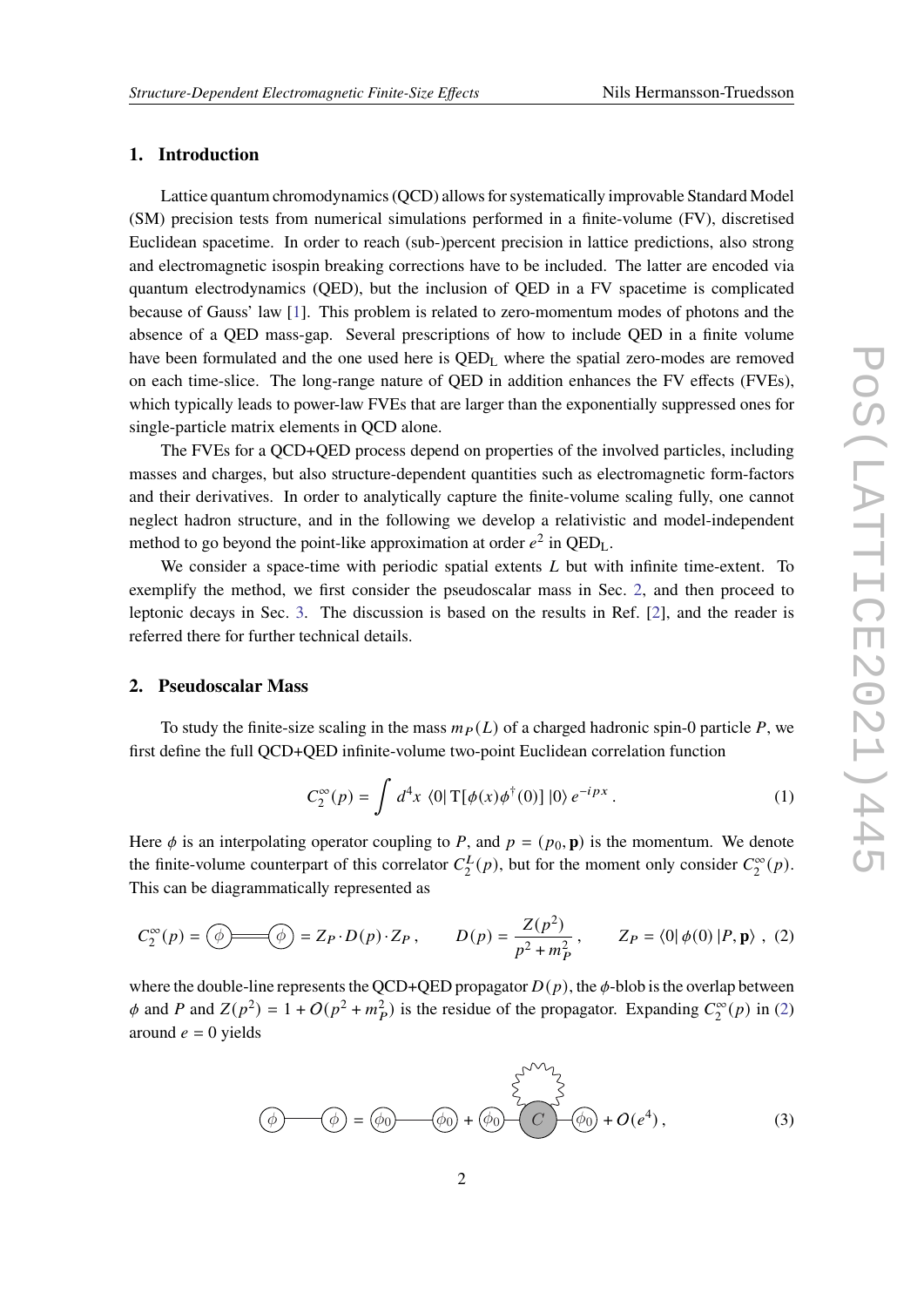$\overline{a}$ 

where quantities with subscript 0 are evaluated in QCD alone. The grey blob is the Compton scattering kernel defined via

$$
C = C_{\mu\nu}(p,k,q) = \int d^4x d^4y d^4z e^{ipz+ikx+iqy} \frac{\langle 0|T[\phi(0)J_{\mu}(x)J_{\nu}(y)\phi^{\dagger}(z)]|0\rangle}{Z_{P,0}^2 D_0(p)D_0(p+k+q)}.
$$
 (4)

Here k and q are incoming photon momenta and  $J_{\mu}(x)$  is the electromagnetic current. Note that the unphysical dependence on the arbitrary interpolating operator  $\phi$  must cancel for any physical quantity, and when the external legs in  $C_{\mu\nu}(p, k, q)$  go on-shell the kernel is nothing but the physical forward Compton scattering amplitude. Using [\(3\)](#page-1-2) the electromagnetic mass-shift of the meson is readily obtained in terms of an integral over the photon loop-momentum  $k$ . One may follow an equivalent procedure for the finite-volume correlation function  $C_2^L$  $2^L(p)$ , where the integral over the spatial momentum **k** is replaced by a sum. The leading electromagnetic FVEs in the mass,  $\Delta m_P^2(L)$ , are thus given by the sum-integral difference

<span id="page-2-0"></span>
$$
\Delta m_P^2(L) = -\frac{e^2}{2} \lim_{p_0^2 \to -m_P^2} \left( \frac{1}{L^3} \sum_{\mathbf{k}}' - \int \frac{d^3 \mathbf{k}}{(2\pi)^3} \right) \int \frac{dk_0}{2\pi} \frac{C_{\mu\mu}(p, k, -k)}{k^2} \Big|_{\mathbf{p} = 0},\tag{5}
$$

where the rest-frame  $\mathbf{p} = 0$  was chosen for convenience and the primed sum indicates the omission of the photon zero-mode  $\mathbf{k} = 0$  in QED<sub>L</sub>. The analytical dependence on  $1/L$  including structuredependence can now be obtained from this formula through a soft-photon expansion of the integrand, i.e. an expansion order by order in  $|\mathbf{k}|$  which is directly related to the expansion in  $1/L$  via  $|\mathbf{k}| = 2\pi |\mathbf{n}|/L$  where **n** is a vector of integers. The first step is to decompose  $C_{\mu\nu}(p, k, q)$  into two irreducible electromagnetic vertex functions  $\Gamma_1$  and  $\Gamma_2$  according to

$$
\frac{1}{C}\sum_{i=1}^{C} = -\left(\frac{1}{\Gamma_{1}}\right)\left(\frac{1}{\Gamma_{1}}\right) + \left(\frac{1}{\Gamma_{1}}\right)\left(\frac{1}{\Gamma_{1}}\right) + \left(\frac{1}{\Gamma_{2}}\right)^{2}.
$$
 (6)

The vertex functions depend in general on the structure of the particle, as can be seen from e.g. the form-factor decomposition

$$
\Gamma_1 = \Gamma_{\mu}(p, k) = (2p + k)_{\mu} F(k^2, (p + k)^2, p^2) + k_{\mu} G(k^2, (p + k)^2, p^2),
$$
 (7)

where  $F(k^2, (p+k)^2, p^2)$  and  $G(k^2, (p+k)^2, p^2)$  are structure-dependent electromagnetic formfactors depending on three virtualities. This means that  $F$  and  $G$  contain off-shell effects, but we stress that these non-physical quantities always cancel in the FVEs. The cancellation occurs since the vertex functions  $\Gamma_{1,2}$  are related to each other and the propagator  $D_0(p)$  via Ward identities. An example of an off-shell relation is  $F(0, p^2, -m_{P,0}^2) = Z_0(p^2)^{-1}$ . The derivatives of  $Z_0(p^2)$  are already known in the literature as  $\delta D^{(n)}(0)$  [\[3\]](#page-5-2) and  $z_n$  [\[4\]](#page-5-3), but these could in principle be set to zero as they always cancel in the final results. The Ward identities further yield  $G$  as a function of  $F$ . The form-factor  $F$  also contains physical information, and for our purposes it suffices to know that  $F^{(1,0,0)}(0, -m_{P,0}^2, -m_{P,0}^2) = F'(0) = -\langle r_P^2 \rangle / 6$ , where  $\langle r_P^2 \rangle$  is the physical electromagnetic charge radius of  $P$  which is well-known experimentally [\[5\]](#page-5-4).

Using our definitions of the vertex functions in  $C_{\mu\nu}(p, k, q)$  in [\(5\)](#page-2-0) we obtain the FVEs

$$
\Delta m_P^2(L) = e^2 m_P^2 \left\{ \frac{c_2}{4\pi^2 m_P L} + \frac{c_1}{2\pi (m_P L)^2} + \frac{\langle r_P^2 \rangle}{3m_P L^3} + \frac{C}{(m_P L)^3} + O\left[\frac{1}{(m_P L)^4}\right] \right\},\tag{8}
$$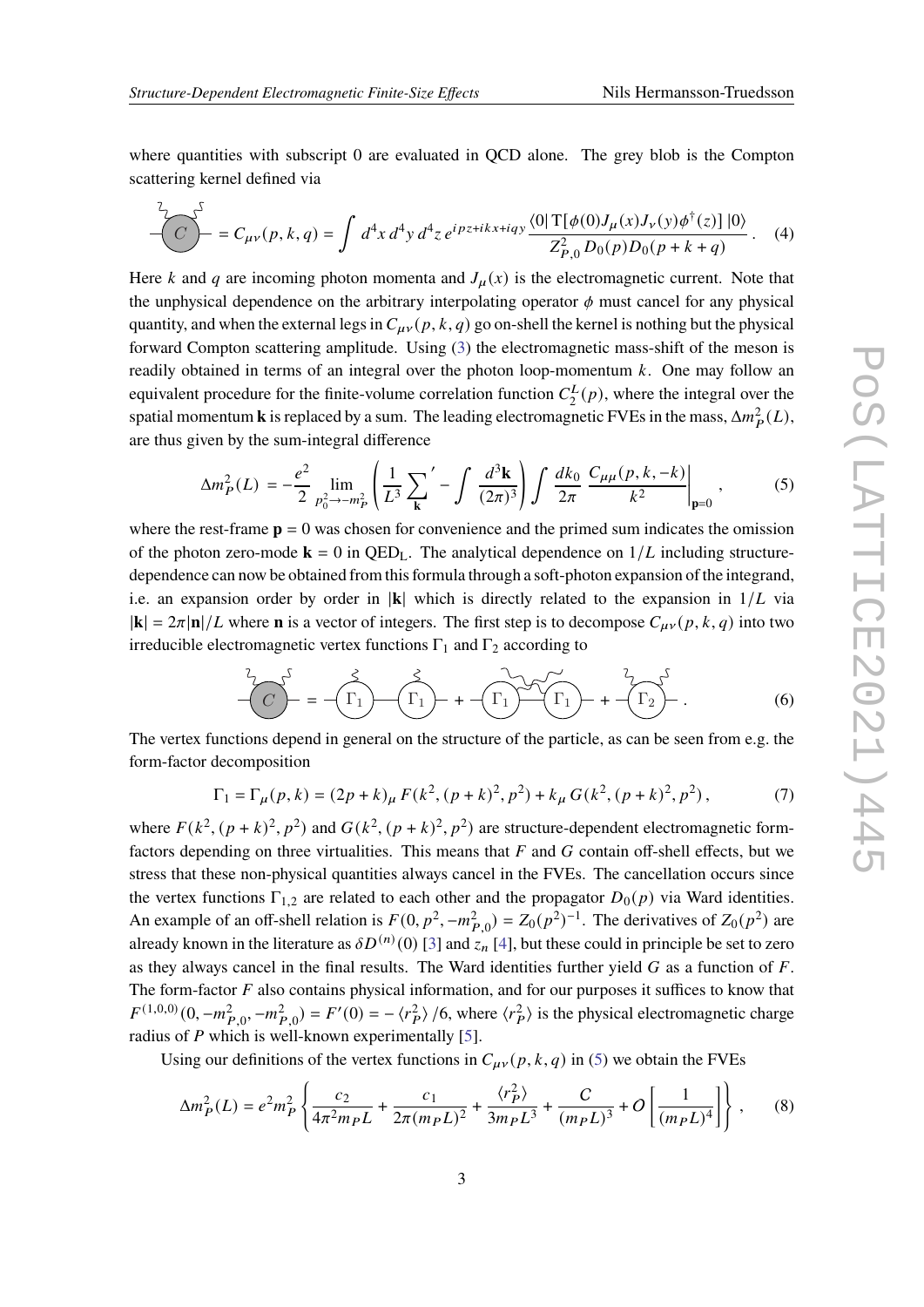where the  $c_i$  are finite-volume coefficients specific to  $QED<sub>L</sub>$  arising from the sum-integral difference in [\(5\)](#page-2-0). These are discussed in detail in Ref. [\[2\]](#page-5-1). Here we see the charge radius  $\langle r_P^2 \rangle$  appearing at order  $1/L^3$  and its coefficient agrees with that derived within non-relativistic scalar QED [\[6\]](#page-5-5). However, there is an additional structure-dependent term C related to the branch-cut of the forward, on-shell Compton amplitude. This contribution can be found, in other forms, also in Refs. [\[3,](#page-5-2) [7\]](#page-5-6), and only arises because of the QED<sup>L</sup> prescription with the subtracted zero-mode. Its value is currently unknown but one can show  $C > 0$  [\[2\]](#page-5-1), meaning that it cannot cancel the charge radius contribution. Note that all unphysical off-shell contributions from the form-factors  $F$  and  $G$  have vanished.

#### <span id="page-3-0"></span>**3. Leptonic Decays**

Leptonic decay rates of light mesons are of the form  $P^- \to \ell^- \bar{\nu}_{\ell}$ , where P is a pion or kaon,  $\ell$ a lepton and  $v_\ell$  the corresponding neutrino. These are important for the extraction of the Cabibbo-Kobayashi-Maskawa matrix elements  $|V_{us}|$  and  $|V_{ud}|$  [\[8,](#page-5-7) [9\]](#page-5-8). The leading virtual electromagnetic correction to this process yields an infrared (IR) divergent decay rate  $\Gamma_0$ . One must therefore add the real radiative decay rate  $\Gamma_1(\Delta E)$  for  $P^- \to \ell^- \bar{\nu}_\ell \gamma$ , where the photon has energy below  $\Delta E$ , to cancel the IR-divergence in  $\Gamma_0$ . The IR-finite inclusive decay rate is thus  $\Gamma(P^- \to \ell^- \nu_\ell[\gamma])$ , and following the lattice procedure first laid out in Ref. [\[8\]](#page-5-7) we may write

$$
\Gamma_0 + \Gamma_1(\Delta E_\gamma) = \lim_{L \to \infty} [\Gamma_0(L) - \Gamma_0^{\text{uni}}(L)] + \lim_{L \to \infty} [\Gamma_0^{\text{uni}}(L) + \Gamma_1(L, \Delta E_\gamma)].
$$
 (9)

Here, Ref. [\[8\]](#page-5-7) chose to add and subtract the universal finite-volume decay rate  $\Gamma^{\text{uni}}(L)$ , calculated in point-like scalar QED in Ref. [\[4\]](#page-5-3), to cancel separately the IR-divergences in  $\Gamma_0$  and  $\Gamma_1$ . In the following we are interested in only the first term in brackets. The subtracted term  $\Gamma_0^{\text{uni}}(L)$  cancels the FVEs in  $\Gamma_0(L)$  through order  $1/L$ , and hence  $\Gamma_0(L) - \Gamma_0^{\text{uni}}(L) \sim O(1/L^2)$ . Structure-dependence enters at order  $1/L^2$ . With the goal of systematically improving the finite-volume scaling order by order including structure-dependence, we replace the universal contribution by

$$
\Gamma_0^{\text{uni}}(L) \longrightarrow \Gamma_0^{(n)}(L) = \Gamma_0^{\text{uni}}(L) + \sum_{j=2}^n \Delta \Gamma_0^{(j)}(L) , \qquad (10)
$$

where  $n \ge 2$  and  $\Delta\Gamma_0^{(j)}(L)$  contains the FVEs at order  $1/L^j$ . This means that the finite-volume residual instead scales as  $\Gamma_0(L) - \Gamma_0^{(n)}$  $\binom{n}{0}(L) \sim O(1/L^{n+1})$ . We may parametrise  $\Gamma_0^{(n)}$  $\binom{n}{0}(L)$  in terms of a finite-volume function  $Y^{(n)}(L)$  according to

<span id="page-3-2"></span><span id="page-3-1"></span>
$$
\Gamma_0^{(n)}(L) = \Gamma_0^{\text{tree}} \left[ 1 + 2 \frac{\alpha}{4\pi} Y^{(n)}(L) \right] + O\left(\frac{1}{L^{n+1}}\right),\tag{11}
$$

where  $\Gamma_0^{\text{tree}}$  is the tree-level decay rate.

Since we are interested in the leading structure-dependent contribution we consider  $Y^{(2)}(L)$ . In order to derive it, we define the QCD+QED correlation function

$$
C_W^{rs}(p, p_\ell) = \int d^4 z \, e^{ipz} \, \langle \ell^-, \mathbf{p}_\ell, r; \nu_\ell, \mathbf{p}_{\nu_\ell}, s | \mathbf{T} [O_W(0) \phi^\dagger(z)] | 0 \rangle \,, \tag{12}
$$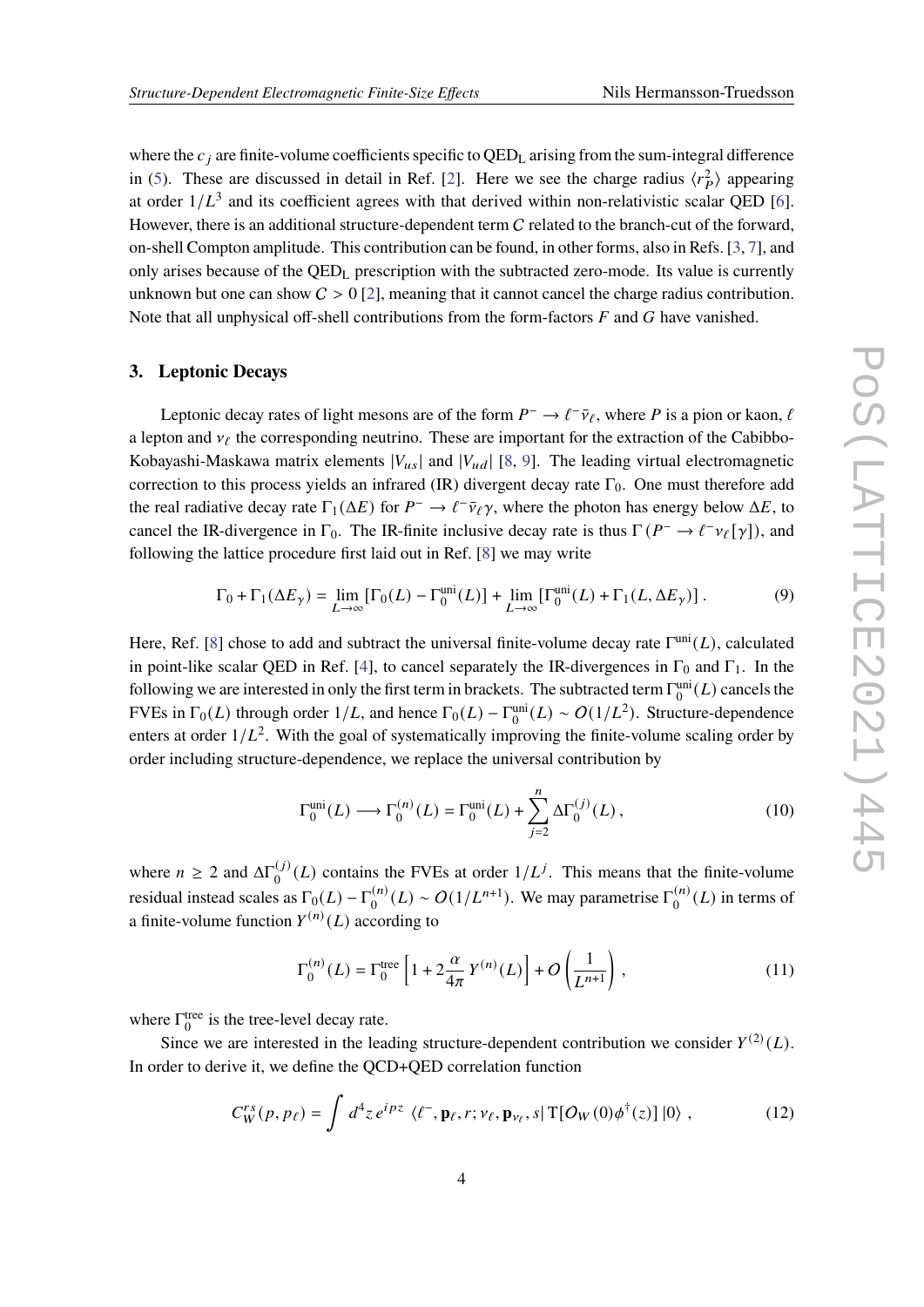where  $p_{\ell} = (p_{\ell}^0, \mathbf{p}_{\ell})$  is the momentum of the on-shell lepton of mass  $m_{\ell}$ ,  $p_{\nu_{\ell}} = (p_{\nu_{\ell}}^0, \mathbf{p}_{\nu_{\ell}})$  is the momentum of the massless neutrino and  $O_W(0)$  is the four-fermion operator of the decay in question. We may diagrammatically represent this in a similar way as for the mass according to

$$
C_W^{rs}(p, p_\ell) = \bigcirc \widehat{\mathcal{M}} \bigotimes_{\mathcal{M}} \widehat{\mathcal{M}}_0 \bigotimes_{\mathcal{M}} \widehat{\mathcal{M}}_0 \bigotimes_{\mathcal{M}} \widehat{\mathcal{M}}_0 \bigotimes_{\mathcal{M}} \widehat{\mathcal{M}}_0 \qquad (13)
$$

The grey blob containing W is of order  $e^2$  and can be separated, just like the Compton amplitude, into several irreducible vertex functions. The exact definitions of these vertex functions are quite involved and can be found in Ref. [\[2\]](#page-5-1), but several comments can be made. First of all, the vertex functions are related to various structure-dependent form-factors containing both on-shell and offshell information. Again, the off-shellness must cancel. The vertex functions also contain physical structure-dependent information (similar to how  $\Gamma_1$  depends on the charge radius) and for  $Y^{(2)}(L)$ this is the axial-vector form-factor  $F_A(-m_P^2) = F_A^P$  from the real radiative decay  $P^- \to \ell^- \bar{\nu}_\ell \gamma$ .

By performing the amputation on the external meson leg in [\(12\)](#page-3-1) to obtain the matrix element needed for the decay rate in [\(11\)](#page-3-2), one finds the finite-volume function  $Y^{(2)}(L)$  to be

$$
Y^{(2)}(L) = \frac{3}{4} + 4 \log \left( \frac{m_{\ell}}{m_{W}} \right) + 2 \log \left( \frac{m_{W}L}{4\pi} \right) + \frac{c_{3} - 2(c_{3}(\mathbf{v}_{\ell}) - B_{1}(\mathbf{v}_{\ell}))}{2\pi} - 2A_{1}(\mathbf{v}_{\ell}) \left[ \log \left( \frac{m_{P}L}{2\pi} \right) + \log \left( \frac{m_{\ell}L}{2\pi} \right) - 1 \right] - \frac{1}{m_{P}L} \left[ \frac{(1 + r_{\ell}^{2})^{2} c_{2} - 4 r_{\ell}^{2} c_{2}(\mathbf{v}_{\ell})}{1 - r_{\ell}^{4}} \right] + \frac{1}{(m_{P}L)^{2}} \left[ -\frac{F_{A}^{P}}{f_{P}} \frac{4\pi m_{P} \left[ (1 + r_{\ell}^{2})^{2} c_{1} - 4 r_{\ell}^{2} c_{1}(\mathbf{v}_{\ell}) \right]}{1 - r_{\ell}^{4}} + \frac{8\pi \left[ (1 + r_{\ell}^{2}) c_{1} - 2 c_{1}(\mathbf{v}_{\ell}) \right]}{(1 - r_{\ell}^{4})} \right]. \tag{1 - r_{\ell}^{4}}
$$

Here,  $r_\ell = m_\ell / m_P$ ,  $\mathbf{v}_\ell = \mathbf{p}_\ell / E_\ell$  the lepton velocity in terms of the energy  $E_\ell$ , and  $m_W$  the *W*-boson mass. Also,  $c_k$ ,  $A_1(\mathbf{v}_\ell)$ ,  $B_1(\mathbf{v}_\ell)$  and  $c_i(\mathbf{v}_\ell)$  are finite-volume coefficients defined in Ref. [\[2\]](#page-5-1). Note that no unphysical quantities appear. At order  $1/L^2$ , there is one structure-dependent contribution proportional to  $F_A^P$  and the other term is purely point-like. This result is in perfect agreement with Ref. [\[4\]](#page-5-3) for the universal terms up to  $O(1/L)$ , which we derived in a completely different approach. The numerical impact of the  $1/L^2$ -corrections is studied in Ref. [\[2\]](#page-5-1).

### **4. Conclusions**

We have presented a relativistic and model-independent method to derive electromagnetic FVEs beyond the point-like approximation. We are currently working to obtain the leading FVEs for semi-leptonic kaon decays, relevant for future precision tests in the SM flavour physics sector.

#### **Acknowledgements**

M.D.C, M.T.H., and A.P. are supported in part by UK STFC grant ST/P000630/1. Additionally M.T.H. is supported by UKRI Future Leader Fellowship MR/T019956/1. A.P. additionally received funding from the European Research Council (ERC) under the European Union's Horizon 2020 research and innovation programme under grant agreements No 757646 & 813942. N. H.–T. is funded by the Albert Einstein Center for Fundamental Physics at the University of Bern.